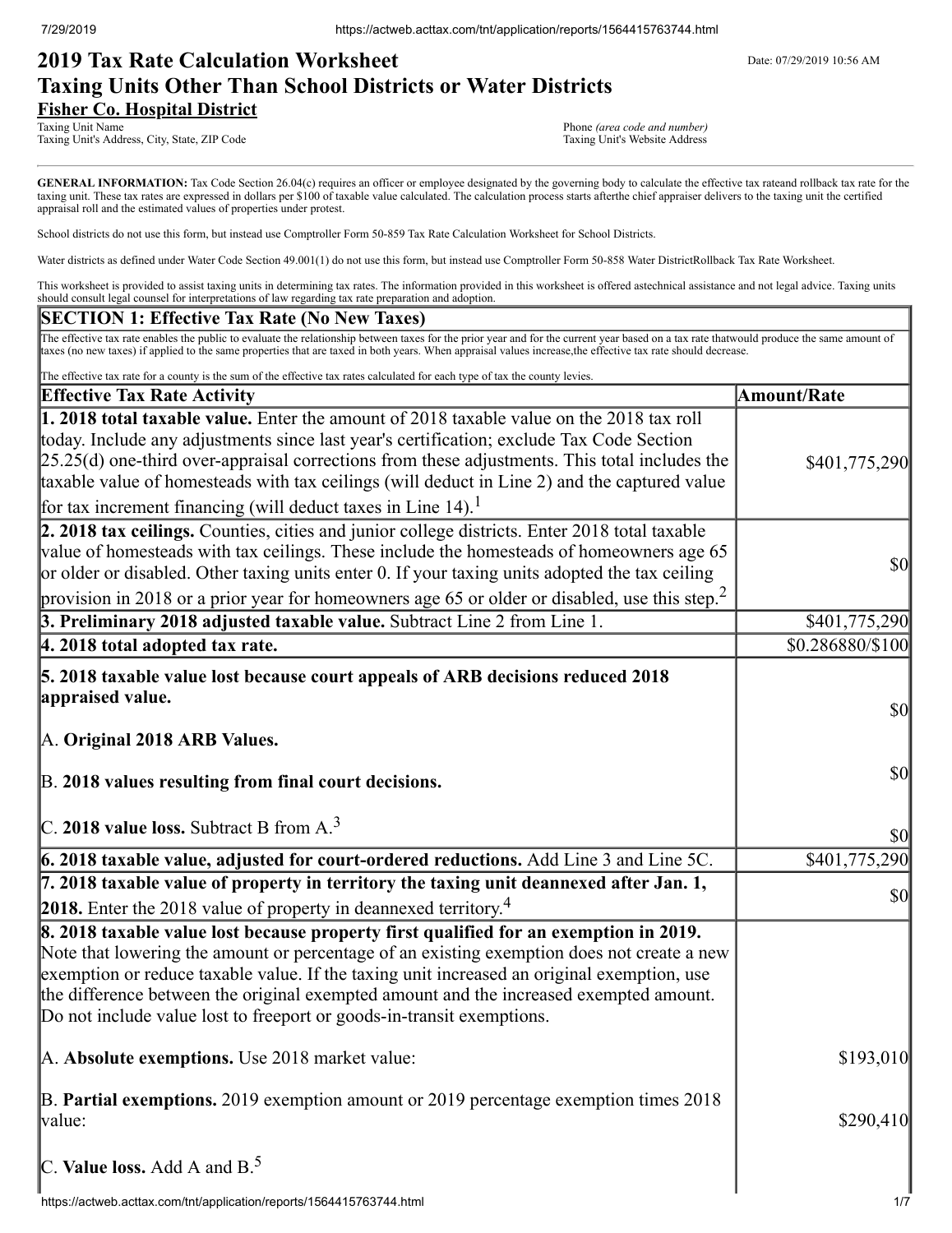|                                                                                                                                                                                                                                                                                                                                                                                                               | \$483,420                           |
|---------------------------------------------------------------------------------------------------------------------------------------------------------------------------------------------------------------------------------------------------------------------------------------------------------------------------------------------------------------------------------------------------------------|-------------------------------------|
| 9. 2018 taxable value lost because property first qualified for agricultural appraisal (1-<br>d or 1-d-1), timber appraisal, recreational/scenic appraisal or public access airport<br>special appraisal in 2019. Use only properties that qualified in 2019 for the first time; do<br>not use properties that qualified in 2018.                                                                             |                                     |
| A. 2018 market value:                                                                                                                                                                                                                                                                                                                                                                                         | \$0                                 |
| B. 2019 productivity or special appraised value:                                                                                                                                                                                                                                                                                                                                                              | \$0                                 |
| C. Value loss. Subtract B from A. <sup>6</sup>                                                                                                                                                                                                                                                                                                                                                                | \$0                                 |
| 10. Total adjustments for lost value. Add lines 7, 8C and 9C.                                                                                                                                                                                                                                                                                                                                                 | \$483,420                           |
| 11. 2018 adjusted taxable value. Subtract Line 10 from Line 6.                                                                                                                                                                                                                                                                                                                                                | \$401,291,870                       |
| 12. Adjusted 2018 taxes. Multiply Line 4 by line 11 and divide by \$100.                                                                                                                                                                                                                                                                                                                                      | \$1,151,226                         |
| 13. Taxes refunded for years preceding tax year 2018. Enter the amount of taxes refunded<br>by the taxing unit for tax years preceding tax year 2018. Types of refunds include court<br>decisions, Tax Code Section 25.25(b) and (c) corrections and Tax Code Section 31.11<br>payment errors. Do not include refunds for tax year 2018. This line applies only to tax years<br>preceding tax year 2018. $^7$ | \$1,144                             |
| 14. Taxes in tax increment financing (TIF) for tax year 2018. Enter the amount of taxes<br>paid into the tax increment fund for a reinvestment zone as agreed by the taxing unit. If the<br>taxing unit has no 2019 captured appraised value in Line 16D, enter $0.8$                                                                                                                                         | \$0                                 |
| 15. Adjusted 2018 taxes with refunds and TIF adjustment. Add Lines 12 and 13, subtract                                                                                                                                                                                                                                                                                                                        |                                     |
| Line 14. $9$                                                                                                                                                                                                                                                                                                                                                                                                  | \$1,152,370                         |
| 16. Total 2019 taxable value on the 2019 certified appraisal roll today. This value<br>includes only certified values and includes the total taxable value of homesteads with tax<br>ceilings (will deduct in Line 18). These homesteads include homeowners age 65 or older or<br>disabled. $10$                                                                                                              |                                     |
| A. Certified values:                                                                                                                                                                                                                                                                                                                                                                                          | \$492,271,310                       |
| B. Counties: Include railroad rolling stock values certifiedby the Comptroller's office:                                                                                                                                                                                                                                                                                                                      | \$0                                 |
| C. Pollution control and energy storage system exemption: Deduct the value of property<br>exempted for the current tax year for the first time as pollution control or energy storage<br>system property:                                                                                                                                                                                                     | $\vert \mathbf{S} \mathbf{O} \vert$ |
| $\mathbf{D}$ . Tax increment financing: Deduct the 2019 captured appraised value of property taxable<br>by a taxing unit in a tax increment financing zone for which the 2019 taxes will be deposited<br>into the tax increment fund. Do not include any new property value that will be included in<br>Line 21 below. <sup>11</sup>                                                                          | $\vert \mathbf{S} \mathbf{O} \vert$ |
| E. Total 2019 value. Add A and B, then subtract C and D.                                                                                                                                                                                                                                                                                                                                                      | \$492,271,310                       |
| $\left 17.\right.$ Total value of properties under protest or not included on certified appraisal roll. $^{12}$                                                                                                                                                                                                                                                                                               |                                     |
| A. 2019 taxable value of properties under protest. The chief appraiser certifies a list of<br>properties still under ARB protest. The list shows the appraisal district's value and the<br>taxpayer's claimed value, if any, or an estimate of the value if the taxpayer wins. For each of<br>the properties under protest, use the lowest of these values. Enter the total value. <sup>13</sup>              | \$0                                 |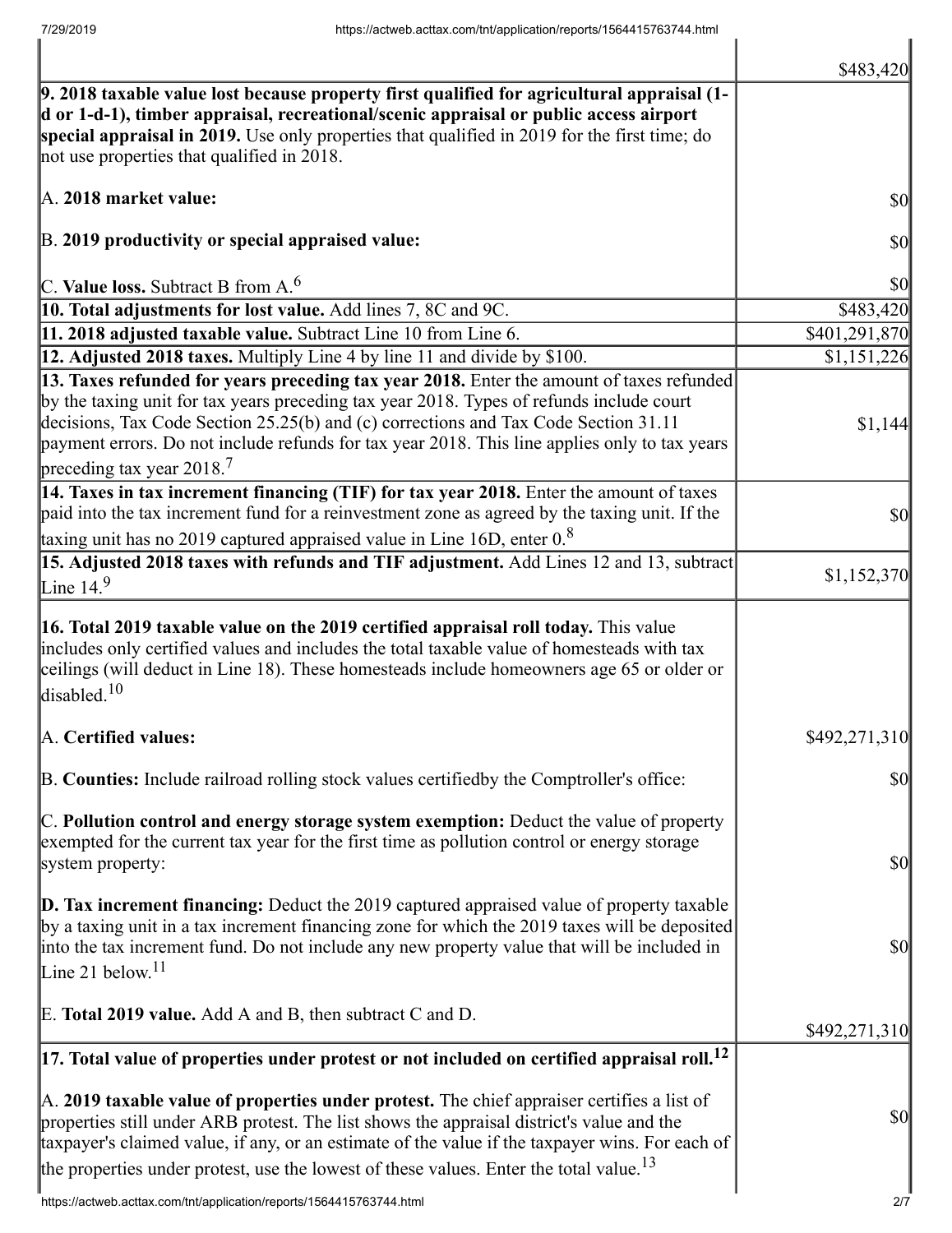| B. 2019 value of properties not under protest or included on certified appraisal roll.<br>The chief appraiser gives taxing units a list of those taxable properties that the chief<br>appraiser knows about, but are not included in the appraisal roll certification. These<br>properties also are not on the list of properties that are still under protest. On this list of<br>properties, the chief appraiser includes the market value, appraised value and exemptions for<br>the preceding year and a reasonable estimate of the market value, appraised value and<br>exemptions for the current year. Use the lower market, appraised or taxable value (as<br>appropriate). Enter the total value. $^{14}$ | \$0                       |
|--------------------------------------------------------------------------------------------------------------------------------------------------------------------------------------------------------------------------------------------------------------------------------------------------------------------------------------------------------------------------------------------------------------------------------------------------------------------------------------------------------------------------------------------------------------------------------------------------------------------------------------------------------------------------------------------------------------------|---------------------------|
| C. Total value under protest or not certified: Add A and B.                                                                                                                                                                                                                                                                                                                                                                                                                                                                                                                                                                                                                                                        |                           |
|                                                                                                                                                                                                                                                                                                                                                                                                                                                                                                                                                                                                                                                                                                                    | \$0                       |
|                                                                                                                                                                                                                                                                                                                                                                                                                                                                                                                                                                                                                                                                                                                    |                           |
| <b>18. 2019 tax ceilings.</b> Counties, cities and junior colleges enter 2019 total taxable value of<br>homesteads with tax ceilings. These include the homesteads of homeowners age 65 or older<br>or disabled. Other taxing units enter 0. If your taxing units adopted the tax ceiling provision<br>$\parallel$ in 2018 or a prior year for homeowners age 65 or older or disabled, use this step. <sup>15</sup>                                                                                                                                                                                                                                                                                                | \$0                       |
| 19. 2019 total taxable value. Add Lines 16E and 17C. Subtract Line 18.                                                                                                                                                                                                                                                                                                                                                                                                                                                                                                                                                                                                                                             | $\overline{$}492,271,310$ |
| 20. Total 2019 taxable value of properties in territory annexed after Jan. 1, 2018.<br>Include both real and personal property. Enter the 2019 value of property in territory<br>$\lvert$ annexed. <sup>16</sup>                                                                                                                                                                                                                                                                                                                                                                                                                                                                                                   | \$0                       |
| 21. Total 2019 taxable value of new improvements and new personal property located<br>in new improvements. New means the item was not on the appraisal roll in 2018. An<br>improvement is a building, structure, fixture or fence erected on or affixed to land. New<br>additions to existing improvements may be included if the appraised value can be<br>determined. New personal property in a new improvement must have been brought into the<br>taxing unit after Jan. 1, 2018, and be located in a new improvement. New improvements do<br>include property on which a tax abatement agreement has expired for $2019$ . <sup>17</sup>                                                                       | \$40,530,320              |
| 22. Total adjustments to the 2019 taxable value. Add Lines 20 and 21.                                                                                                                                                                                                                                                                                                                                                                                                                                                                                                                                                                                                                                              | \$40,530,320              |
| 23. 2019 adjusted taxable value. Subtract Line 22 from Line 19.                                                                                                                                                                                                                                                                                                                                                                                                                                                                                                                                                                                                                                                    | \$451,740,990             |
| 24. 2019 effective tax rate. Divide Line 15 by Line 23 and multiply by $$100.18$                                                                                                                                                                                                                                                                                                                                                                                                                                                                                                                                                                                                                                   | \$0.255095/\$100          |
| 25. COUNTIES ONLY. Add together the effective tax rates for each type of tax the county                                                                                                                                                                                                                                                                                                                                                                                                                                                                                                                                                                                                                            |                           |
| levies. The total is the 2019 county effective tax rate. <sup>18</sup>                                                                                                                                                                                                                                                                                                                                                                                                                                                                                                                                                                                                                                             |                           |
|                                                                                                                                                                                                                                                                                                                                                                                                                                                                                                                                                                                                                                                                                                                    |                           |

| <sup>1</sup> Tex. Tax Code Section $26.012(14)$ | $^{9}$ Tex. Tax Code Section 26.012(13)              |
|-------------------------------------------------|------------------------------------------------------|
| <sup>2</sup> Tex. Tax Code Section $26.012(14)$ | <sup>10</sup> Tex. Tax Code Section 26.012           |
| $3$ Tex. Tax Code Section 26.012(13)            | <sup>11</sup> Tex. Tax Code Section $26.03(c)$       |
| $4$ Tex. Tax Code Section 26.012(15)            | <sup>12</sup> Tex. Tax Code Section 26.01(c) and (d) |
| $5$ Tex. Tax Code Section 26.012(15)            | <sup>13</sup> Tex. Tax Code Section $26.01(c)$       |
| ${}^{6}$ Tex. Tax Code Section 26.012(15)       | <sup>14</sup> Tex. Tax Code Section $26.01(d)$       |
| $7$ Tex. Tax Code Section 26.012(13)            | <sup>15</sup> Tex. Tax Code Section $26.012(6)$      |
| ${}^{8}$ Tex. Tax Code Section 26.03(c)         | <sup>16</sup> Tex. Tax Code Section $26.012(17)$     |
|                                                 |                                                      |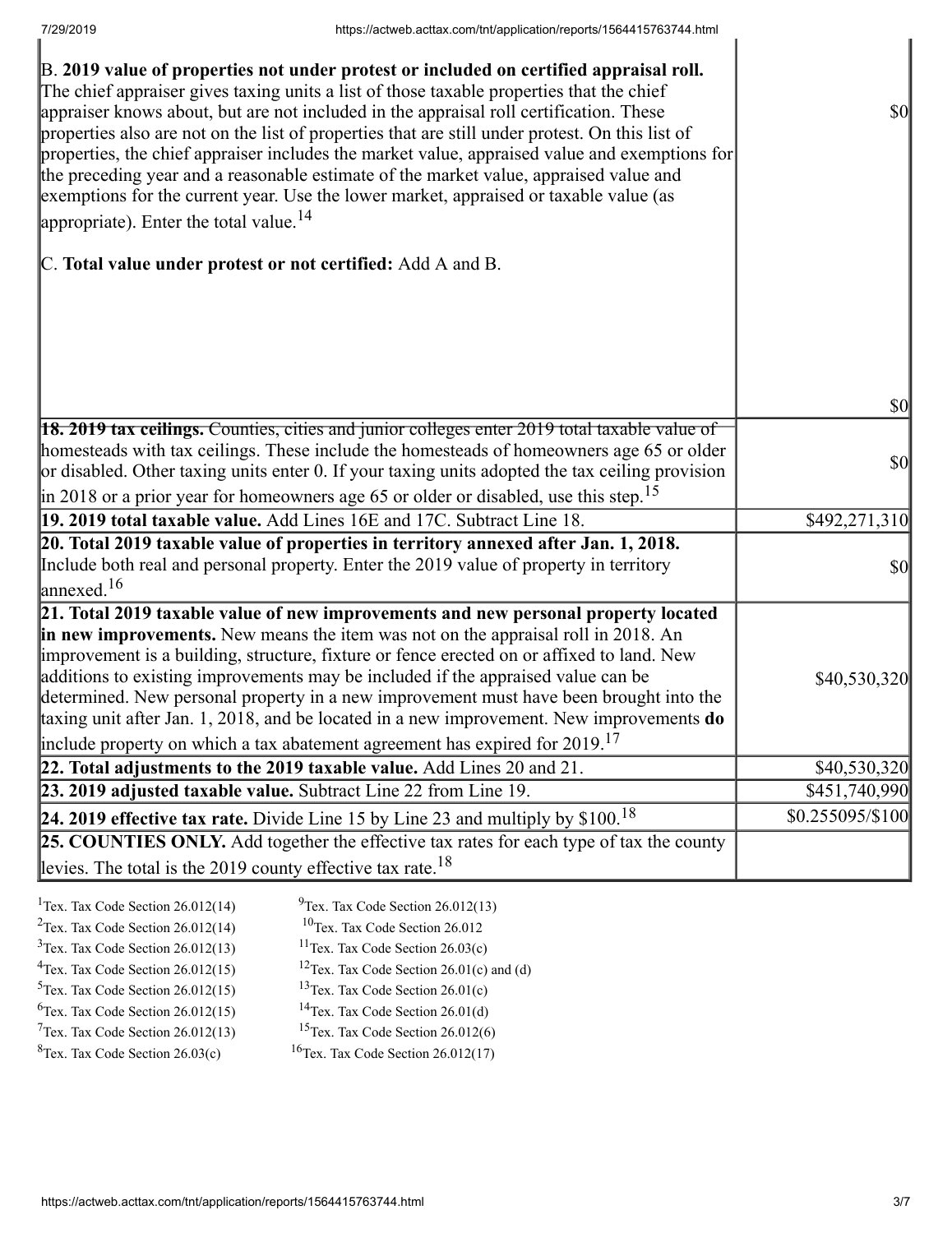## **SECTION 2: Rollback Tax Rate**

The rollback tax rate is split into two separate rates:

- 1. Maintenance and Operations (M&O): The M&O portion is the tax rate that is needed to raise the same amount of taxes that the taxing unit levied inthe prior year plus eight percent. This rate accounts for such things as salaries, utilities and day-to-day operations.
- 2. Debt: The debt tax rate includes the debt service necessary to pay the taxing unit's debt payments in the coming year. This rate accounts forprincipal and interest on bonds and other debt secured by property tax revenue.

The rollback tax rate for a county is the sum of the rollback tax rates calculated for each type of tax the county levies. In most cases the rollback tax rate exceeds the effective tax rate, but occasionally decreases in a taxing unit's debt service will cause the effective taxrate to be higher than the rollback tax rate.

| <b>Rollback Tax Rate Activity</b>                                                                                                                                                                                                                                                                                                                                                                                                                                                                                                                                                                                                                                       | <b>Amount/Rate</b>                  |
|-------------------------------------------------------------------------------------------------------------------------------------------------------------------------------------------------------------------------------------------------------------------------------------------------------------------------------------------------------------------------------------------------------------------------------------------------------------------------------------------------------------------------------------------------------------------------------------------------------------------------------------------------------------------------|-------------------------------------|
| 26. 2018 maintenance and operations (M&O) tax rate.                                                                                                                                                                                                                                                                                                                                                                                                                                                                                                                                                                                                                     | \$0.286880/\$100                    |
| $\left 27, 2018\right $ adjusted taxable value. Enter the amount from Line 11.                                                                                                                                                                                                                                                                                                                                                                                                                                                                                                                                                                                          | \$401,291,870                       |
| 28. 2018 M&O taxes.                                                                                                                                                                                                                                                                                                                                                                                                                                                                                                                                                                                                                                                     |                                     |
|                                                                                                                                                                                                                                                                                                                                                                                                                                                                                                                                                                                                                                                                         |                                     |
| $\vert$ A. Multiply Line 26 by Line 27 and divide by \$100.                                                                                                                                                                                                                                                                                                                                                                                                                                                                                                                                                                                                             | \$1,151,226                         |
| B. Cities, counties and hospital districts with additional sales tax: Amount of additional<br>sales tax collected and spent on M&O expenses in 2018. Enter amount from full year's sales<br>tax revenue spent for M&O in 2018 fiscal year, if any. Other taxing units enter 0. Counties<br>exclude any amount that was spent for economic development grants from the amount of<br>sales tax spent.                                                                                                                                                                                                                                                                     | <b>\$0</b>                          |
| C. Counties: Enter the amount for the state criminal justice mandate. If second or later year,<br>the amount is for increased cost above last year's amount. Other taxing units enter 0.                                                                                                                                                                                                                                                                                                                                                                                                                                                                                | <b>\$0</b>                          |
| D. Transferring function: If discontinuing all of a department, function or activity and<br>transferring it to another taxing unit by written contract, enter the amount spent by the taxing<br>unit discontinuing the function in the 12 months preceding the month of this calculation. If<br>the taxing unit did not operate this function for this 12-month period, use the amount spent<br>in the last full fiscal year in which the taxing unit operated the function. The taxing unit<br>discontinuing the function will subtract this amount in H below. The taxing unit receiving<br>the function will add this amount in H below. Other taxing units enter 0. | $\vert \mathbf{S} \mathbf{0} \vert$ |
| E. Taxes refunded for years preceding tax year 2018: Enter the amount of M&O taxes<br>refunded in the preceding year for taxes before that year. Types of refunds include court<br>decisions, Tax Code Section 25.25(b) and (c) corrections and Tax Code Section 31.11<br>payment errors. Do not include refunds for tax year 2018. This line applies only to tax years<br>preceding tax year 2018.                                                                                                                                                                                                                                                                     | $\vert \mathbf{S} \mathbf{0} \vert$ |
| <b>F. Enhanced indigent health care expenditures:</b> Enter the increased amount for the current<br>year's enhanced indigent health care expenditures above the preceding tax year's enhanced<br>indigent health care expenditures, less any state assistance.                                                                                                                                                                                                                                                                                                                                                                                                          | $\sqrt{50}$                         |
| G. Taxes in TIF: Enter the amount of taxes paid into the tax increment fund for a<br>reinvestment zone as agreed by the taxing unit. If the taxing unit has no 2019 captured<br>appraised value in Line 16D, enter 0.                                                                                                                                                                                                                                                                                                                                                                                                                                                   | <b>\$0</b>                          |
| H. Adjusted M&O Taxes. Add A, B, C, E and F. For taxing unit with D, subtract if<br>discontinuing function and add if receiving function. Subtract G.                                                                                                                                                                                                                                                                                                                                                                                                                                                                                                                   | \$1,151,226                         |
| 29. 2019 adjusted taxable value. Enter Line 23 from the Effective Tax Rate Worksheet.                                                                                                                                                                                                                                                                                                                                                                                                                                                                                                                                                                                   | \$451,740,990                       |
| 30. 2019 effective maintenance and operations rate. Divide Line 28H by Line 29 and<br>multiply by $$100$ .                                                                                                                                                                                                                                                                                                                                                                                                                                                                                                                                                              | $$0.254842\%100$                    |
| 31. 2019 rollback maintenance and operation rate. Multiply Line 30 by 1.08.                                                                                                                                                                                                                                                                                                                                                                                                                                                                                                                                                                                             | \$0.275229/\$100                    |
| 32. Total 2019 debt to be paid with property taxes and additional sales tax revenue.                                                                                                                                                                                                                                                                                                                                                                                                                                                                                                                                                                                    |                                     |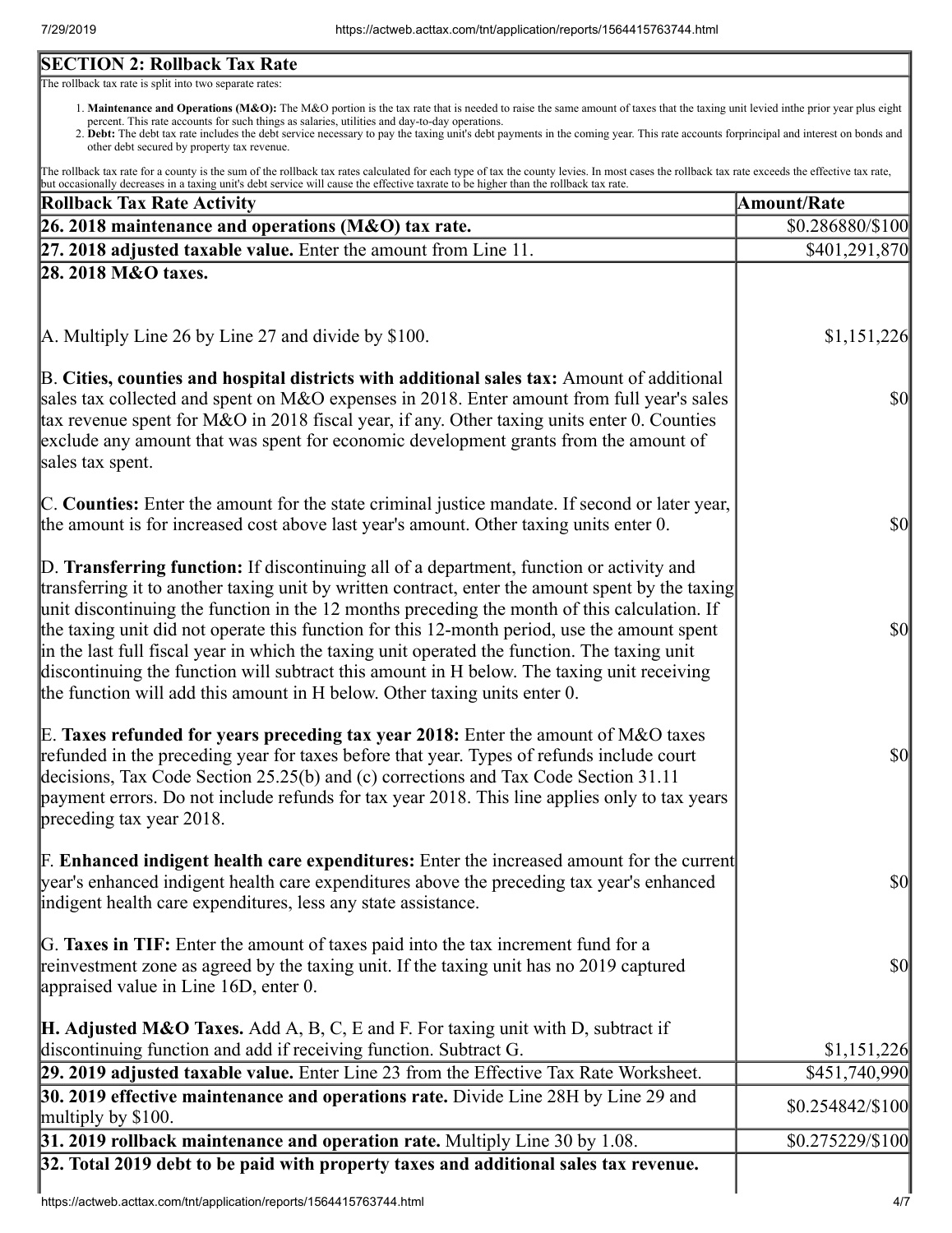| https://actweb.acttax.com/tnt/application/reports/1564415763744.html<br>7/29/2019<br>Debt means the interest and principal that will be paid on debts that:<br>$(1)$ are paid by property taxes,<br>$(2)$ are secured by property taxes,<br>$(3)$ are scheduled for payment over a period longer than one year and<br>$(4)$ are not classified in the taxing unit's budget as M&O expenses |                                     |
|--------------------------------------------------------------------------------------------------------------------------------------------------------------------------------------------------------------------------------------------------------------------------------------------------------------------------------------------------------------------------------------------|-------------------------------------|
| A. Debt also includes contractual payments to other taxing units that have incurred debts on<br>behalf of this taxing unit, if those debts meet the four conditions above. Include only<br>amounts that will be paid from property tax revenue. Do not include appraisal district budget<br>payments. Enter debt amount.                                                                   | <b>\$0</b>                          |
| B. Subtract <b>unencumbered fund amount</b> used to reduce total debt.<br>C. Subtract amount paid from other resources.                                                                                                                                                                                                                                                                    | $\vert \mathbf{S} \mathbf{O} \vert$ |
| D. Adjusted debt. Subtract B and C from A.                                                                                                                                                                                                                                                                                                                                                 | <b>\$0</b>                          |
|                                                                                                                                                                                                                                                                                                                                                                                            | $\vert \mathbf{S} \mathbf{0} \vert$ |
| 33. Certified 2018 excess debt collections. Enter the amount certified by the collector.                                                                                                                                                                                                                                                                                                   | $\vert \$\text{0}\vert$             |
| 34. Adjusted 2019 debt. Subtract Line 33 from Line 32D.                                                                                                                                                                                                                                                                                                                                    | $ 10\rangle$                        |
| 35. Certified 2019 anticipated collection rate. Enter the rate certified by the collector. If<br>the rate is 100 percent or greater, enter 100 percent.                                                                                                                                                                                                                                    | 100.00%                             |
| 36. 2019 debt adjusted for collections. Divide Line 34 by Line 35                                                                                                                                                                                                                                                                                                                          | \$0                                 |
| 37. 2019 total taxable value. Enter the amount on Line 19.                                                                                                                                                                                                                                                                                                                                 | \$492,271,310                       |
| <b>38. 2019 debt tax rate.</b> Divide Line 36 by Line 37 and multiply by \$100.                                                                                                                                                                                                                                                                                                            | \$0/\$100                           |
| <b>39. 2019 rollback tax rate.</b> Add Lines 31 and 38.                                                                                                                                                                                                                                                                                                                                    | \$0.275229/\$100                    |
| 40. COUNTIES ONLY. Add together the rollback tax rates for each type of tax the county<br>levies. The total is the 2019 county rollback tax rate.                                                                                                                                                                                                                                          |                                     |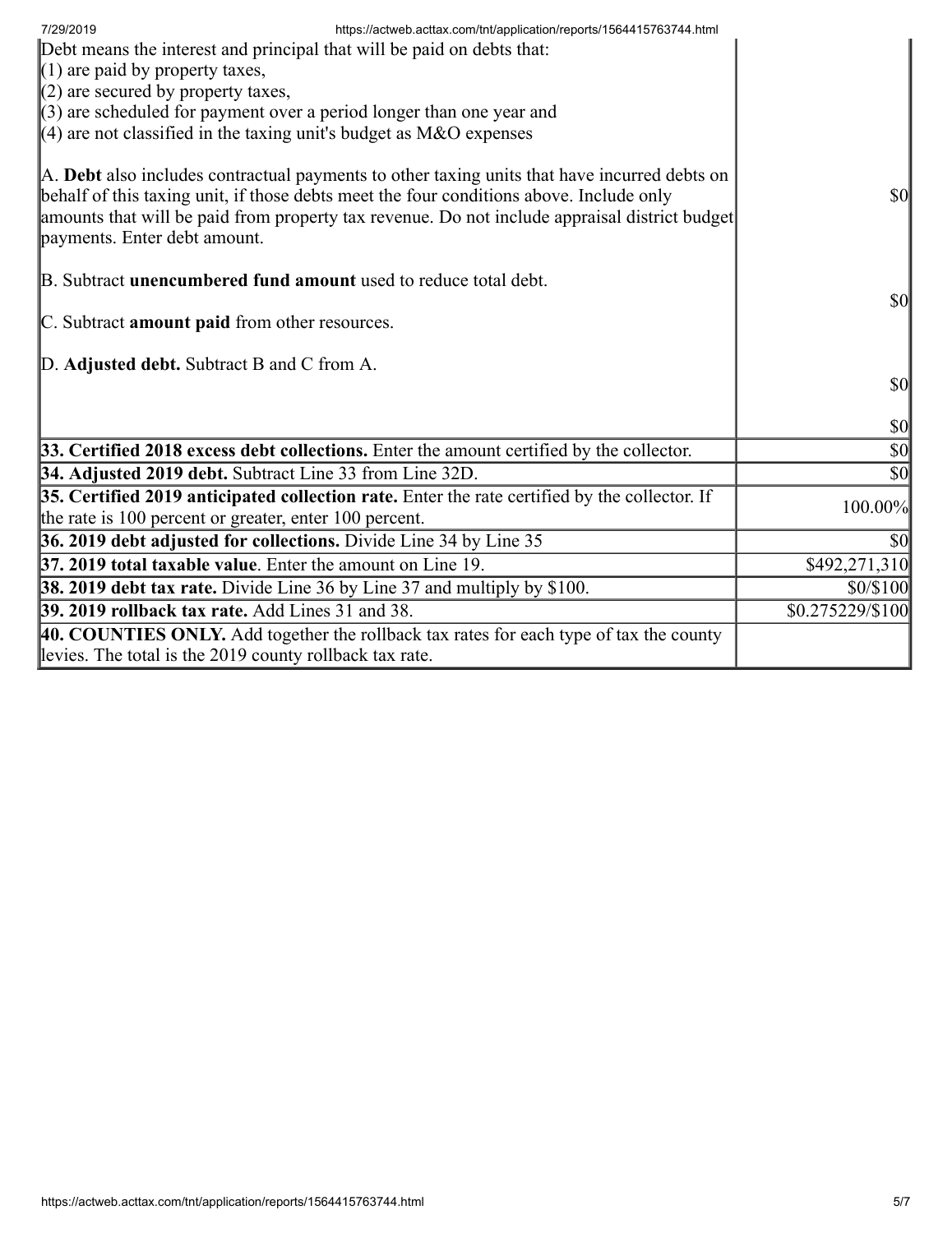| <b>SECTION 3: Additional Sales Tax to Reduce Property Taxes</b>                                                                                                                                                                                                                                                      |                                     |
|----------------------------------------------------------------------------------------------------------------------------------------------------------------------------------------------------------------------------------------------------------------------------------------------------------------------|-------------------------------------|
| Cities, counties and hospital districts may levy a sales tax specifically to reduce property taxes. Local voters by election must approve imposing orabolishing the additional sales tax. If<br>approved, the taxing unit must reduce its effective and rollback tax rates to offset the expected sales tax revenue. |                                     |
| This section should only be completed by a county, city or hospital district that is required to adjust its effective tax rate and/or rollback tax rate because it adopted the additional sales<br>tax.                                                                                                              |                                     |
| Activity                                                                                                                                                                                                                                                                                                             | Amount/Rate                         |
| 41. Taxable Sales. For taxing units that adopted the sales tax in November 2018 or May                                                                                                                                                                                                                               |                                     |
| [2019, enter the Comptroller's estimate of taxable sales for the previous four quarters. <sup>20</sup>                                                                                                                                                                                                               |                                     |
| Estimates of taxable sales may be obtained through the Comptroller's Allocation Historical                                                                                                                                                                                                                           | $\vert \mathbf{S} \mathbf{O} \vert$ |
| <b>Summary</b> webpage. Taxing units that adopted the sales tax before November 2018, skip this                                                                                                                                                                                                                      |                                     |
| line.                                                                                                                                                                                                                                                                                                                |                                     |
| 42. Estimated sales tax revenue. Counties exclude any amount that is or will be spent for                                                                                                                                                                                                                            |                                     |
| economic development grants from the amount of estimated sales tax revenue. <sup>21</sup>                                                                                                                                                                                                                            |                                     |
| Taxing units that adopted the sales tax in November 2018 or in May 2019.                                                                                                                                                                                                                                             |                                     |
| Multiply the amount on Line 41 by the sales tax rate $(.01, .005)$ or $.0025$ , as applicable) and                                                                                                                                                                                                                   |                                     |
| multiply the result by .95. <sup>22</sup>                                                                                                                                                                                                                                                                            | $\sqrt{50}$                         |
| $\mathsf{P}$ or -                                                                                                                                                                                                                                                                                                    |                                     |
| Taxing units that adopted the sales tax before November 2018.<br>Enter the sales tax revenue for the previous four quarters. Do not multiply by .95.                                                                                                                                                                 |                                     |
| 43. 2019 total taxable value. Enter the amount from Line 37 of the Rollback Tax Rate                                                                                                                                                                                                                                 |                                     |
| Worksheet.                                                                                                                                                                                                                                                                                                           | \$492,271,310                       |
| 44. Sales tax adjustment rate. Divide Line 42 by Line 43 and multiply by \$100.                                                                                                                                                                                                                                      | \$0/\$100                           |
| <b>45. 2019 effective tax rate, unadjusted for sales tax.</b> <sup>23</sup> Enter the rate from Line 24 or 25,<br>as applicable, on the Effective Tax Rate Worksheet.                                                                                                                                                | \$0.255095/\$100                    |
| $ 46.2019$ effective tax rate, adjusted for sales tax.                                                                                                                                                                                                                                                               |                                     |
| Taxing units that adopted the sales tax in November 2018 or in May 2019.                                                                                                                                                                                                                                             | \$0.255095/\$100                    |
| Subtract Line 44 from Line 45. Skip to Line 47 if you adopted the additional sales tax before<br>November 2018.                                                                                                                                                                                                      |                                     |
| 47. 2019 rollback tax rate, unadjusted for sales tax. <sup>24</sup> Enter the rate from Line 39 or 40,                                                                                                                                                                                                               | \$0.275229/\$100                    |
| as applicable, of the Rollback Tax Rate Worksheet.                                                                                                                                                                                                                                                                   |                                     |
| $\vert$ 48. 2019 rollback tax rate, adjusted for sales tax. Subtract Line 44 from Line 47.                                                                                                                                                                                                                           | \$0.275229/\$100                    |

<sup>17</sup>Tex. Tax Code Section  $26.012(17)$ 

<sup>18</sup>Tex. Tax Code Section 26.04(c)

<sup>19</sup>Tex. Tax Code Section  $26.04(d)$ 

 $20$ Tex. Tax Code Section 26.041(d)

<sup>21</sup>Tex. Tax Code Section  $26.041(i)$ 

 $22$ Tex. Tax Code Section 26.041(d)

<sup>23</sup>Tex. Tax Code Section  $26.04(c)$ 

 $24$ Tex. Tax Code Section 26.04(c)